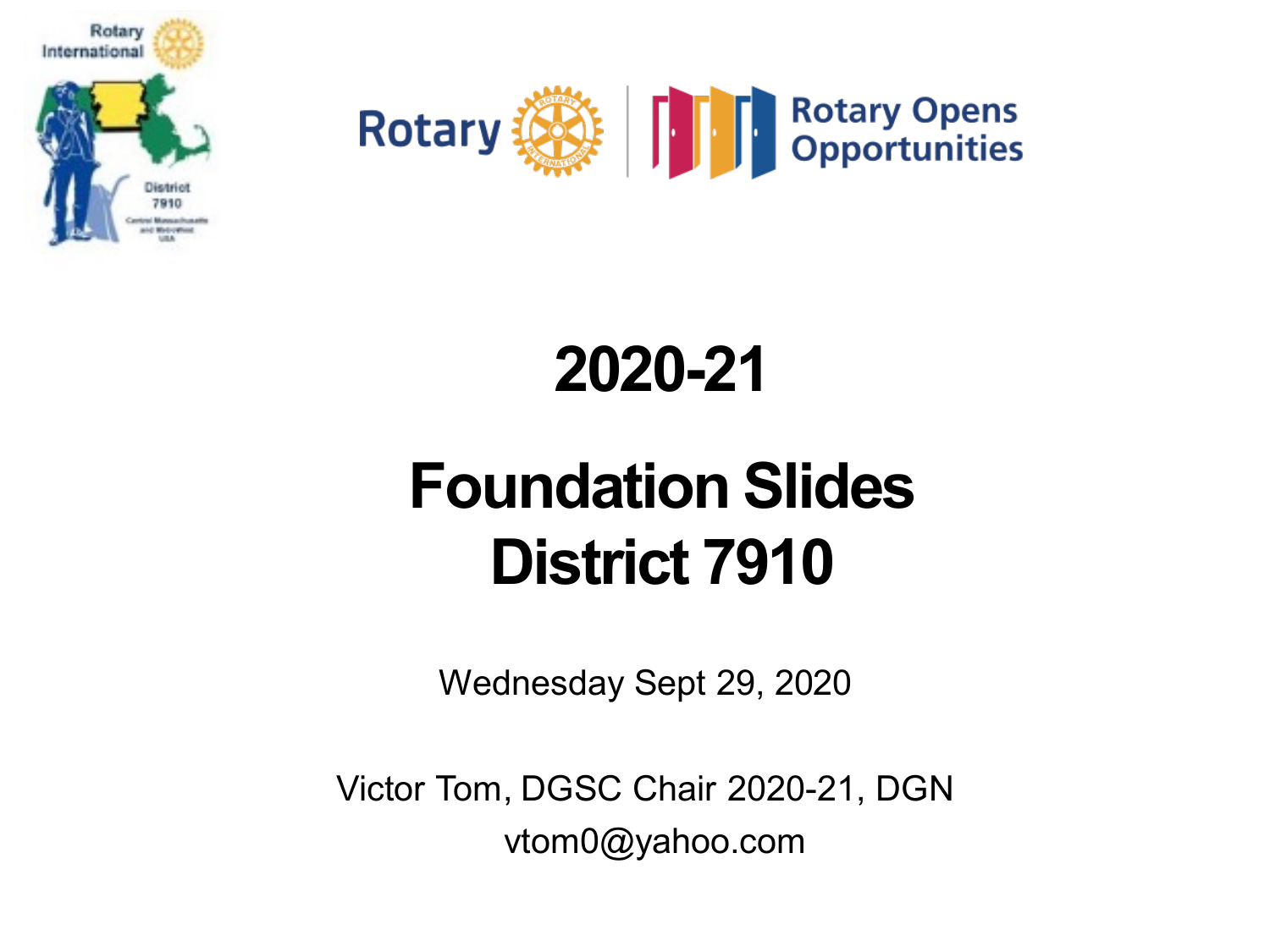



# **FOUNDATION GRANTS**

https://www.youtube.com/watch?v=4L9xgreBkTs

Watch this 2 minute video for motivation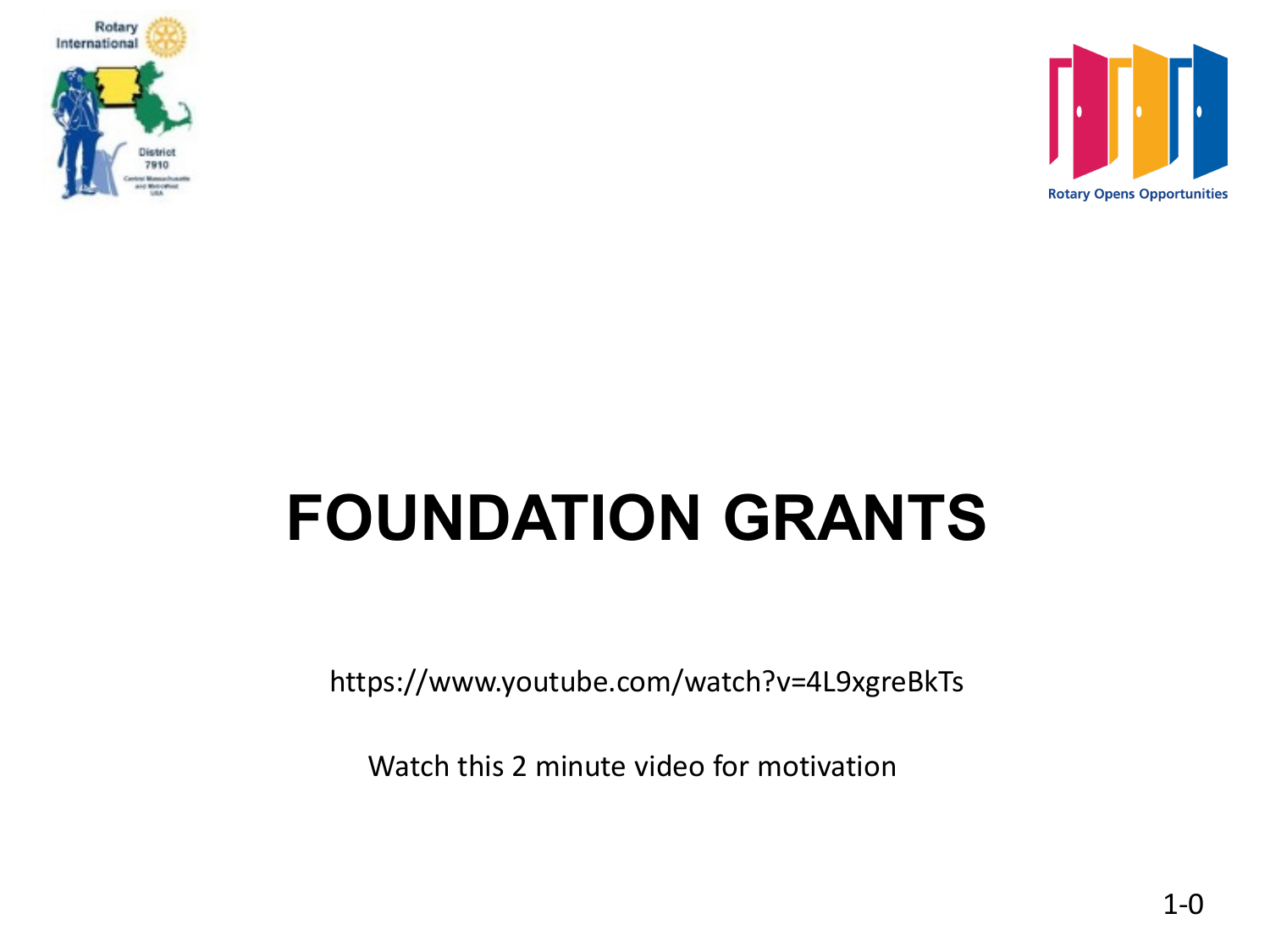

# **Rotary International (RI) and The Rotary Foundation (TRF)**



• RI: Organization that carries out activities through

| 1.2 million    | $\ln 35,000+$ | in 534                      | $\frac{1}{2}$ in 34 | In $7$ |
|----------------|---------------|-----------------------------|---------------------|--------|
| <b>Members</b> | <b>Clubs</b>  | Districts   Zones   Regions |                     |        |

- Members pay dues to the club which include a charge from the district and a charge for RI.
- TRF is the charitable arm of RI
	- It is totally funded by donations to its various funds, with the Annual Fund being the one that largely supports Foundation grants.
	- Clubs raise funds for their service projects and leverage them with grants from the district and TRF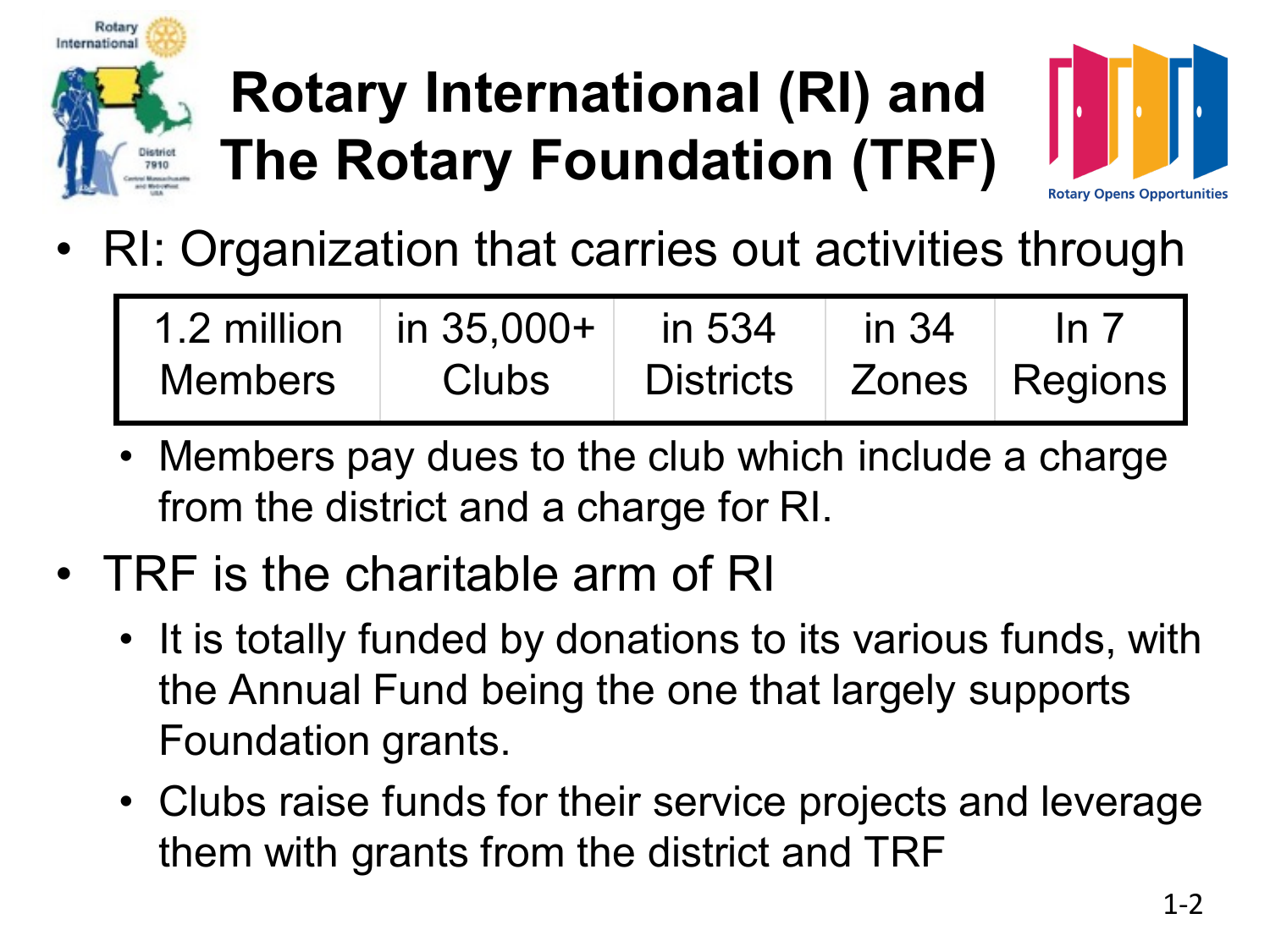

#### **Foundation Grants**



- TRF enables Rotarians to *Do Good in the World*
	- Through several types of foundation grants, of which district grants and global grants are covered in this training program
	- Grants utilize the expertise, passion and compassion of Rotarians through effective and sustainable projects around the world within six areas of focus
	- Service is one reason people join and stay in Rotary "*Service above self*'" and "*One profits most who serves the best*"
	- Involvement in grants has been shown to increase club participation and feeds into increased Foundation giving

#### **"ROTARY IS SERVICE"**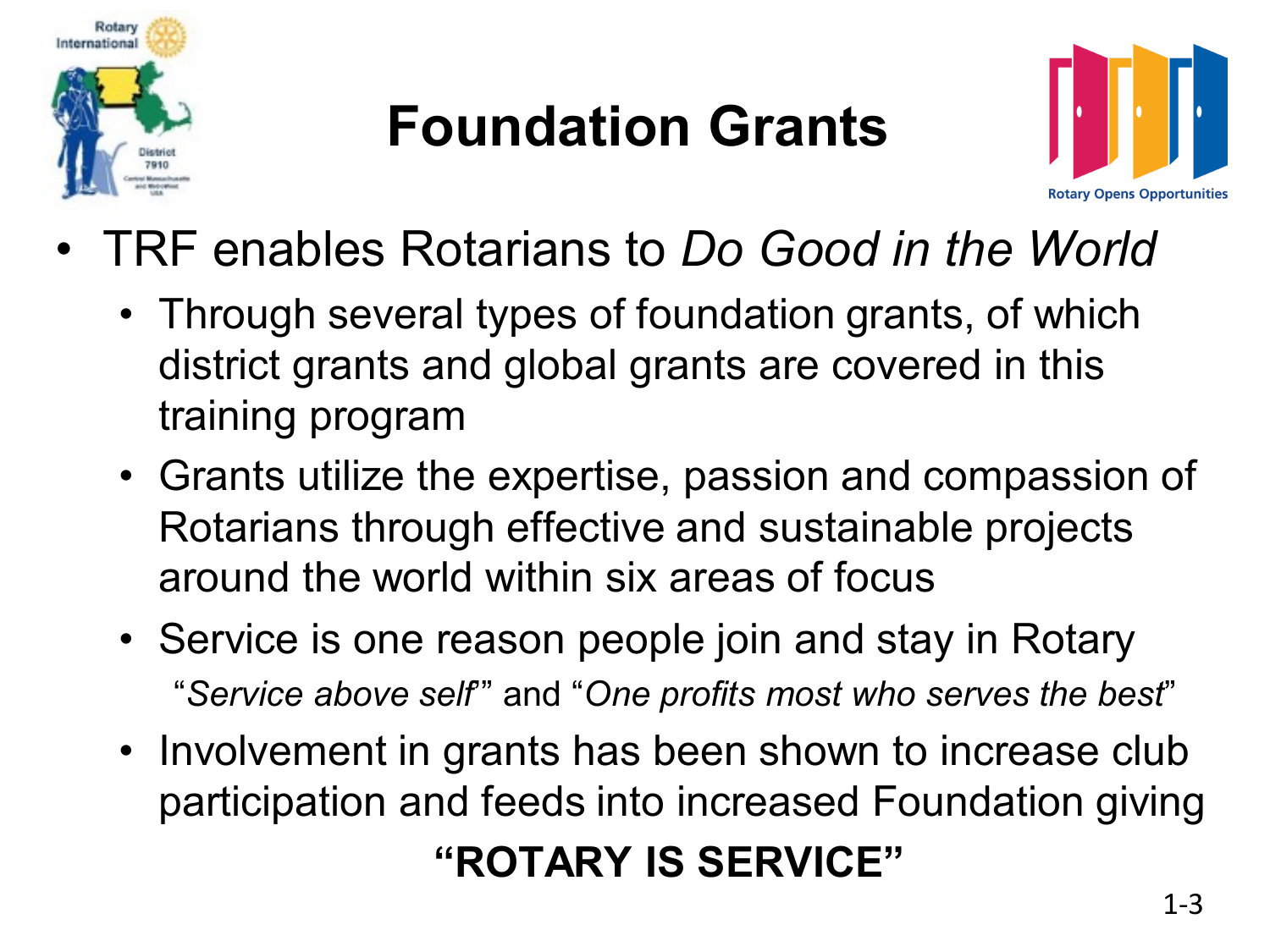| Rotary<br>International | <b>7 Areas of Focus</b>        | <b>Rotary Opens Opportunities</b> |
|-------------------------|--------------------------------|-----------------------------------|
|                         | Providing clean water          |                                   |
|                         | <b>Fighting disease</b>        |                                   |
|                         | Saving mothers and children    |                                   |
| JE                      | <b>Supporting education</b>    |                                   |
|                         | <b>Growing local economies</b> |                                   |
|                         | <b>Promoting peace</b>         |                                   |
|                         | Environment                    | 1 A                               |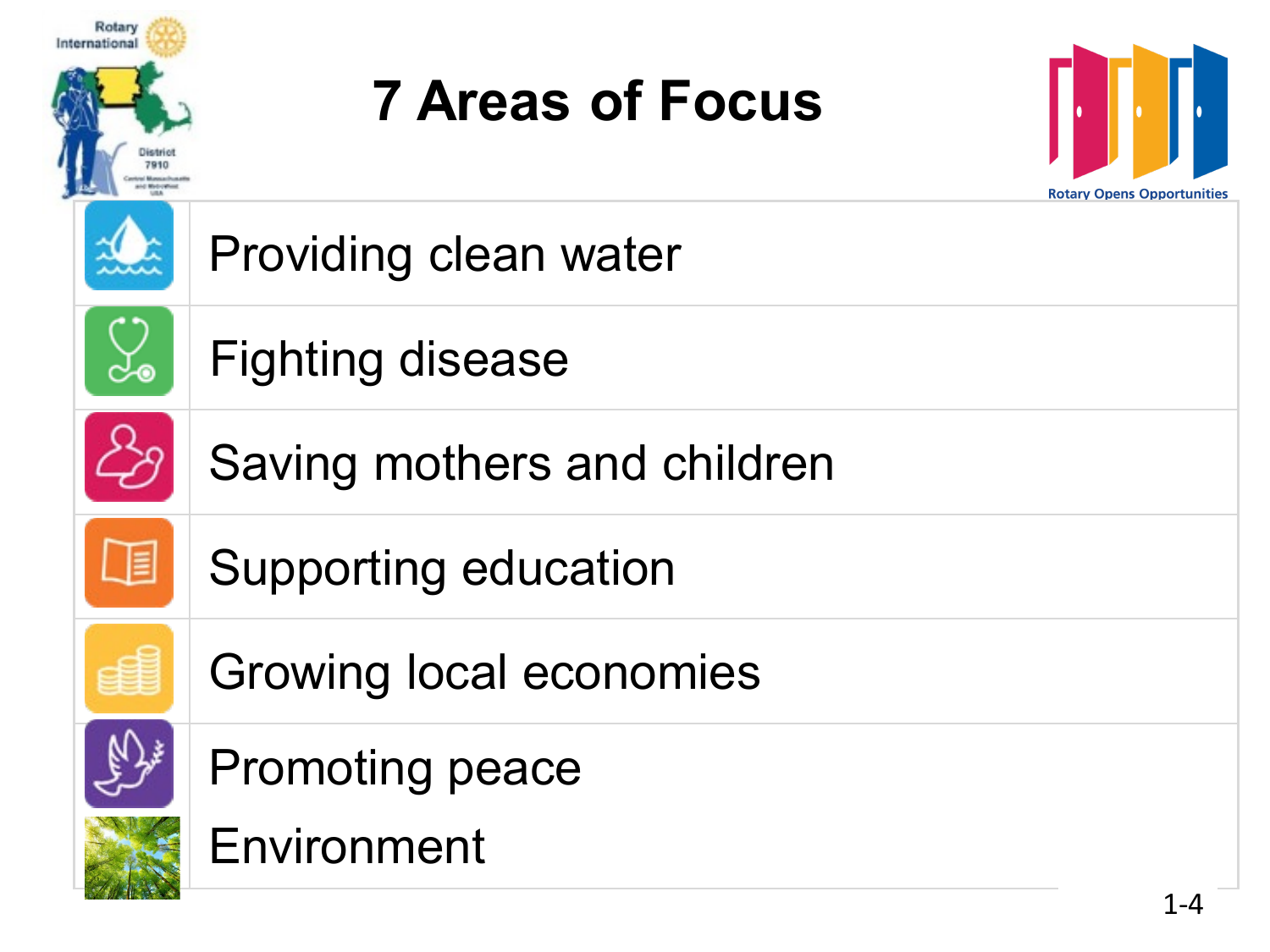

### **Foundation Funds**



- **Annual Fund – Share**\*, supports humanitarian grants in any of the Areas of Focus
	- Every Rotarian Every Year at least \$1 every year
	- Sustaining member at least \$100 every year
	- Paul Harris Society at least \$1000 every year
- Specific Global Grant, direct to specific projects
- Polio Plus Fund, donations matched 2:1 by Gates Foundation
- Responding to disasters
- Endowment Fund, major gifts or bequests of \$10,000 or more.

*Donations to the Annual Fund-Share come back to D7910 for our grants*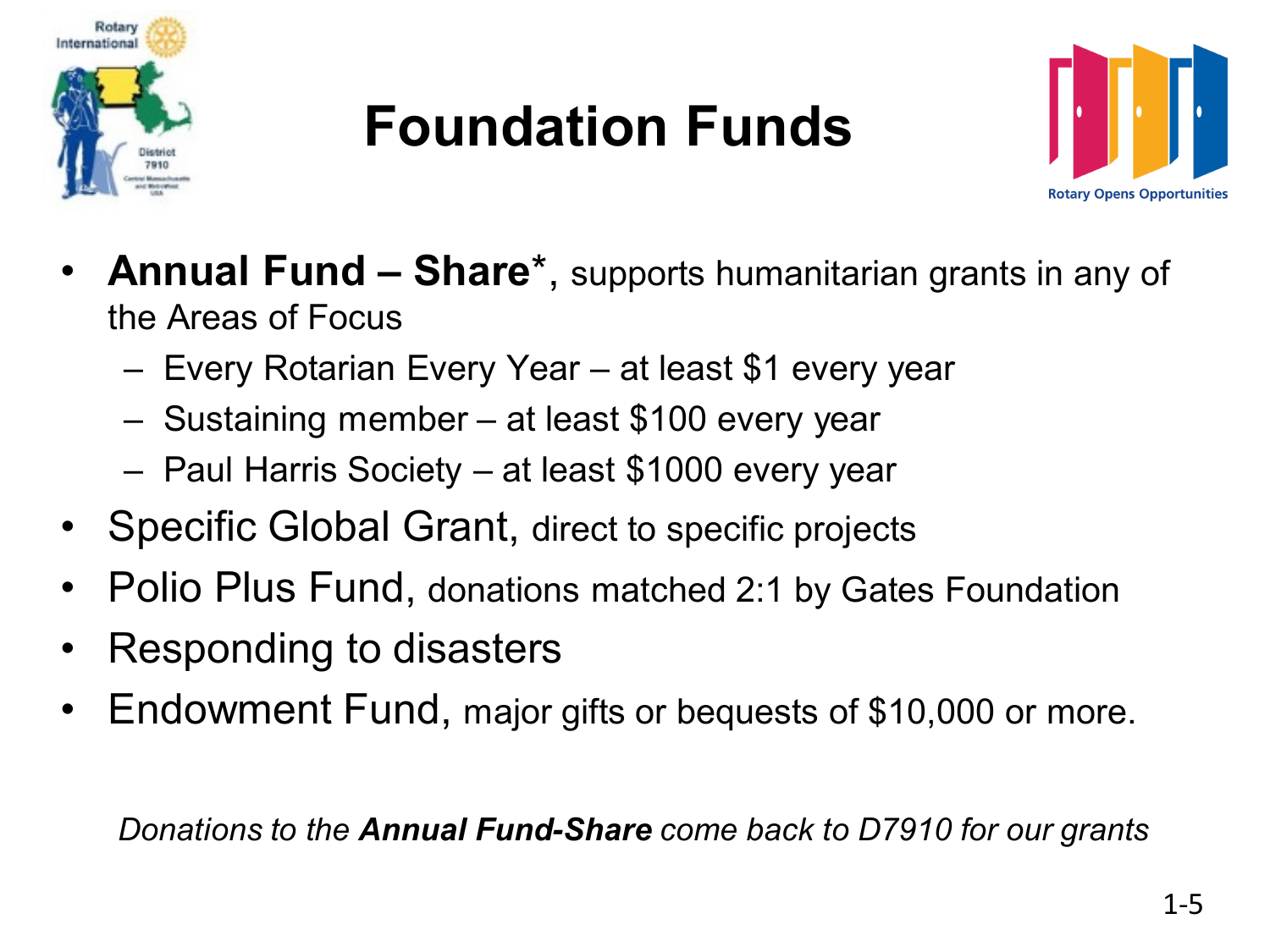



**The primary source of funding for Foundation grants and activities worldwide. Eligible for Paul Harris Fellow recognition.** 

- *Annual Fund – SHARE:* Only gifts to Annual Fund-SHARE will generate District Designated Funds (DDF). Each District designates the use of these funds.
- Annual Fund Area of Focus: Six different funds for each area of Focus, each fund used to provide a match for club and district contributions to a specific global grant in that area of focus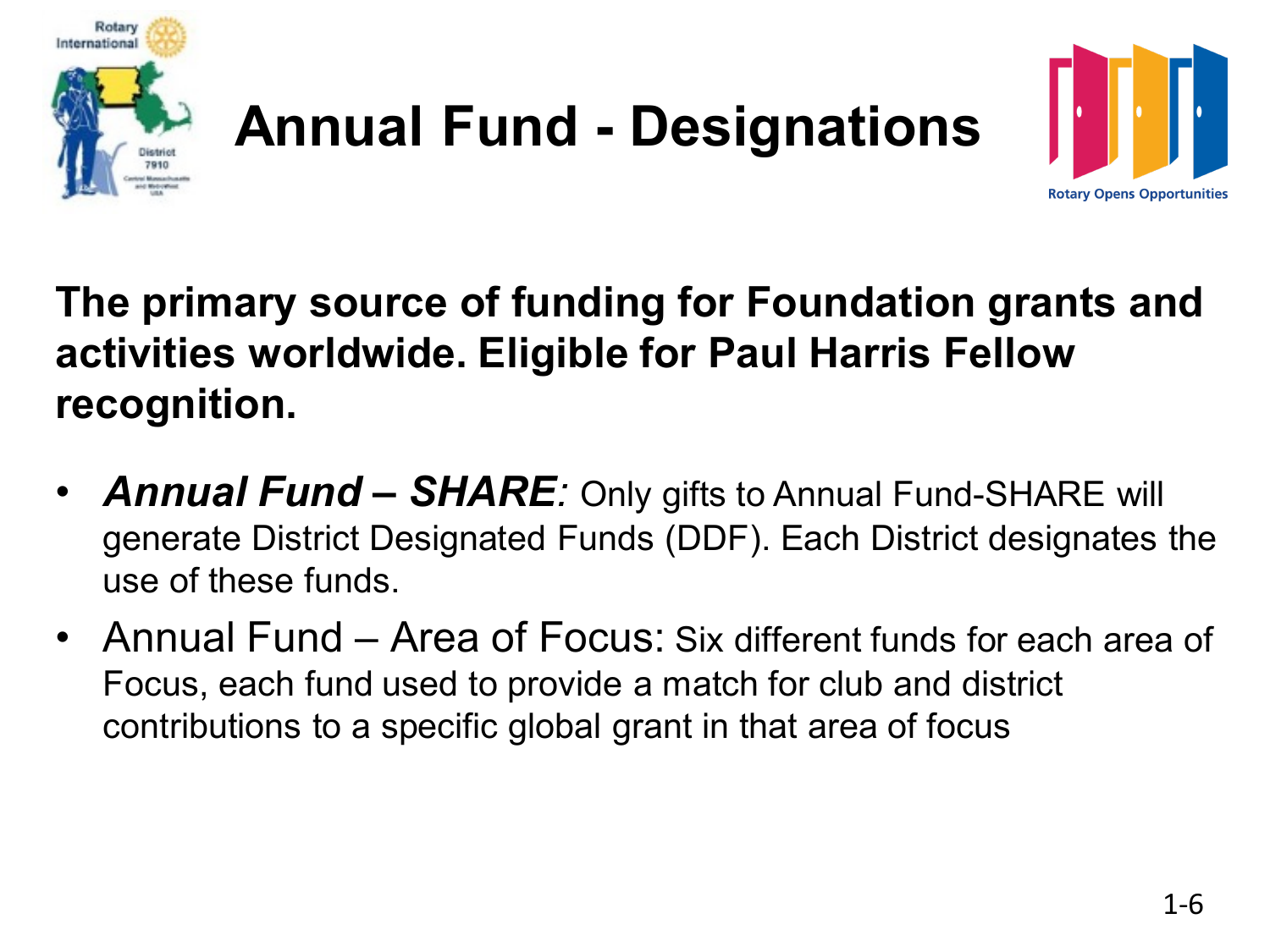

#### **How Your AF-Share Donation Returns to D7910**



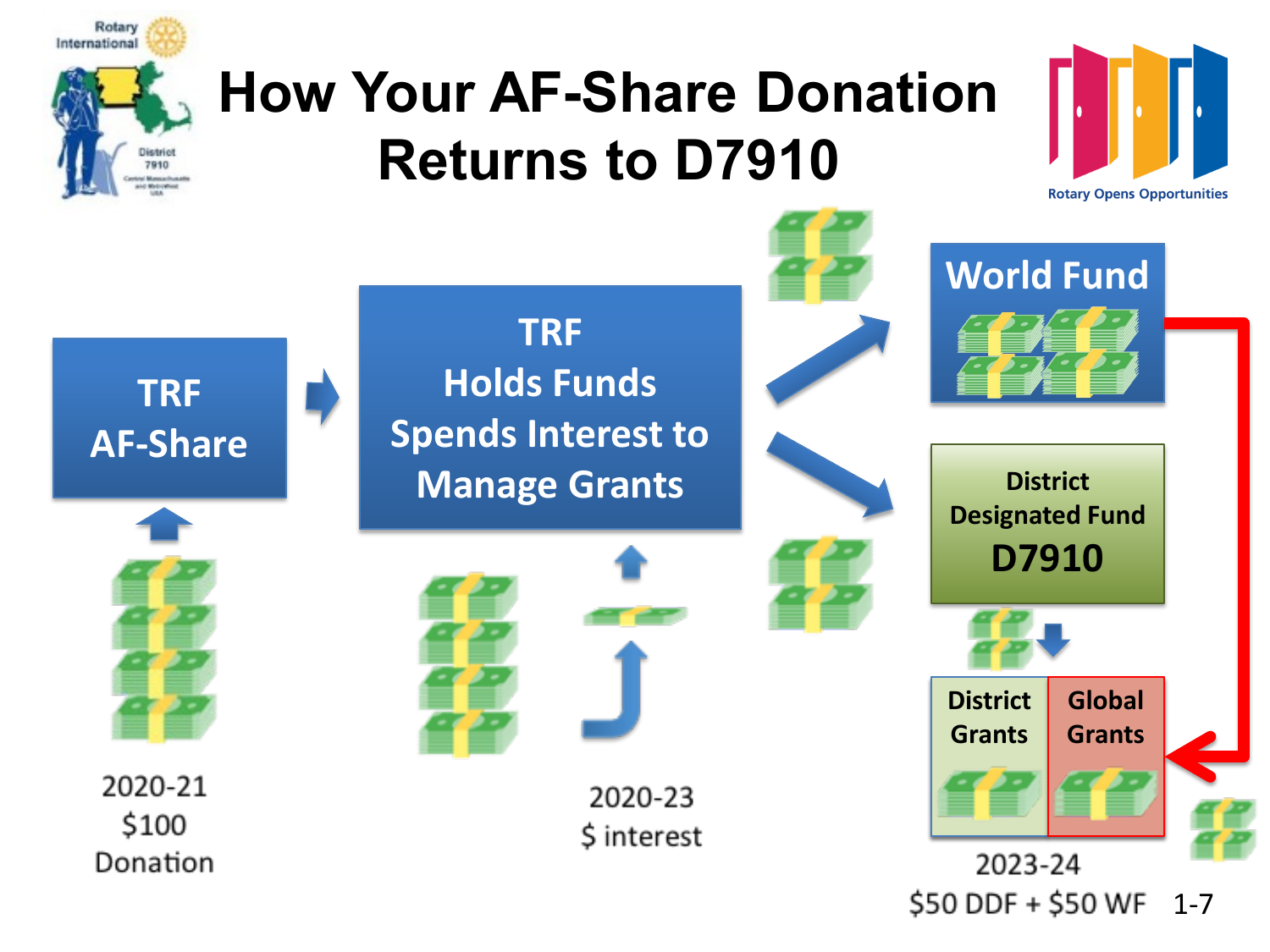

# **Increasing Club Participation Last 3 Years for District Grants**



*More grants means more service projects*

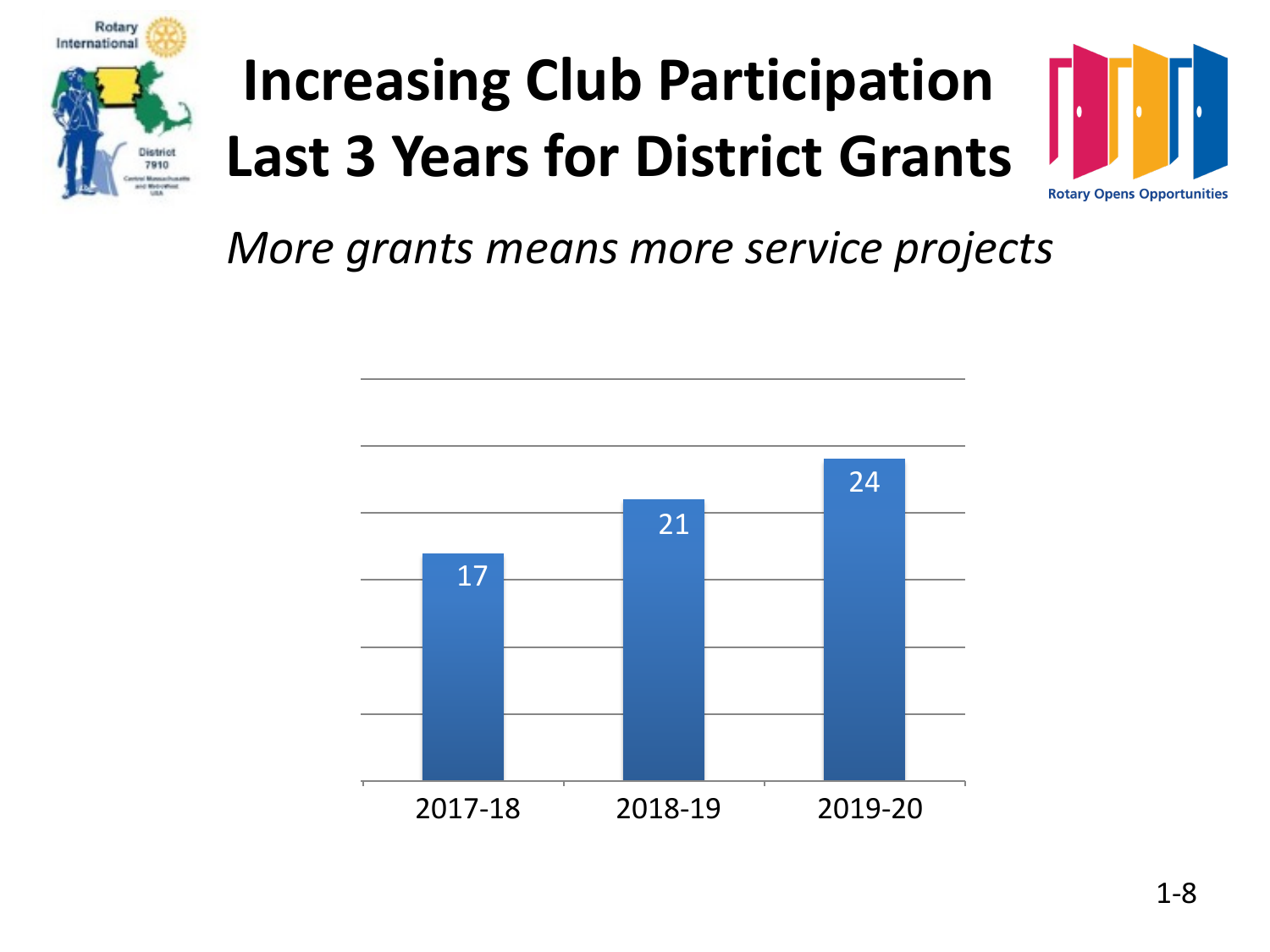

## **Unfortunately - Donations Have Fallen**